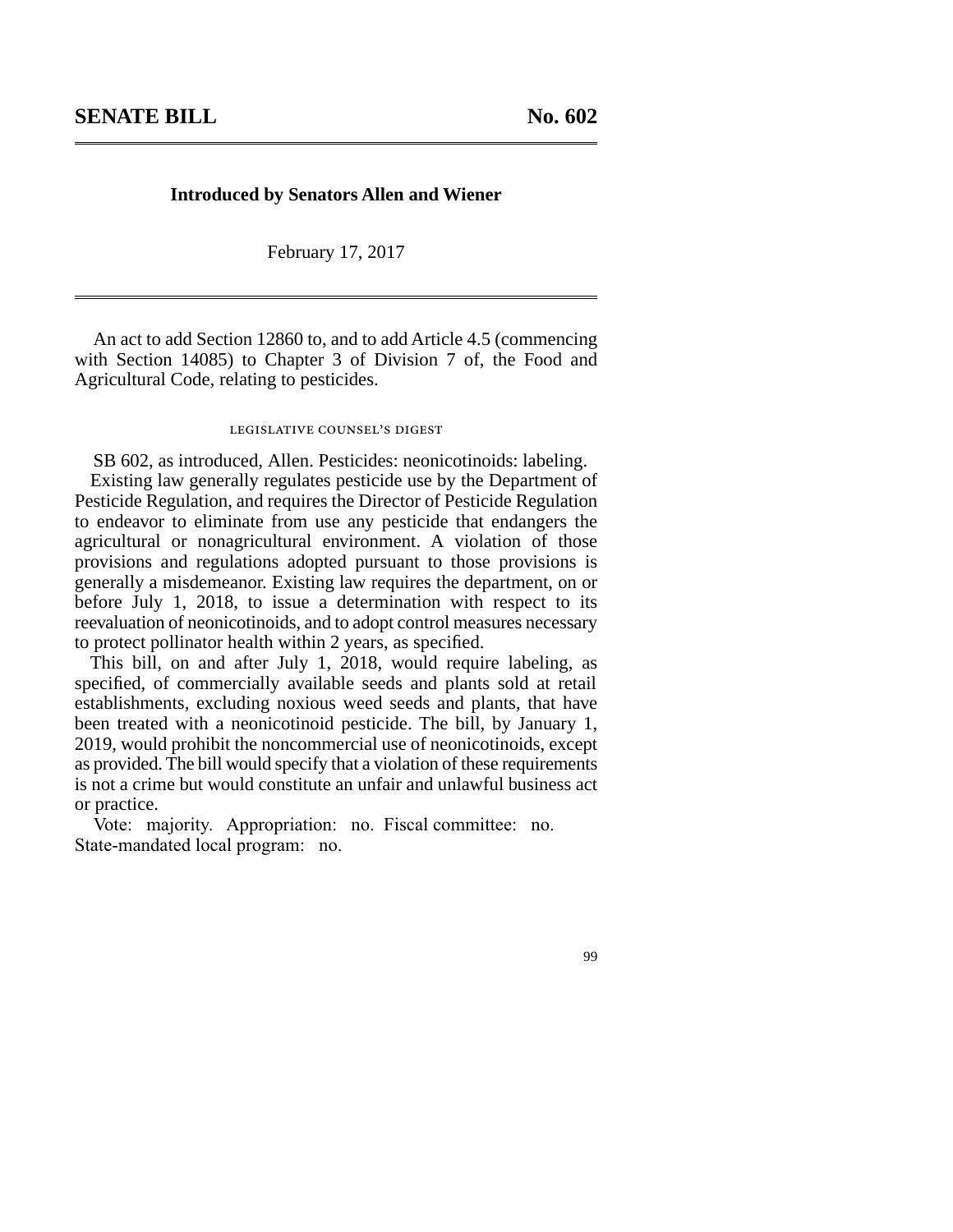*The people of the State of California do enact as follows:*

1 SECTION 1. (a) The Legislature finds and declares all of the 2 following:

3 (1) Bees and other pollinators are critical to agricultural 4 production, home gardens, and native ecosystems. Bee populations 5 have been declining significantly over the past 25 years, and while line 6 there is no single cause of these declines, a substantial and growing 7 body of evidence points to neonicotinoid pesticides as a key factor. 8 Neonicotinoid pesticides are taken up by plants, and expressed 9 through pollen, nectar, and guttation droplets, impacting both target 10 and nontarget insect species, including honey bees and native bees. line 11 (2) The Director of Pesticide Regulation is required, by 12 regulation, to designate a list of restricted material pesticides that 13 meet certain criteria, including presenting a hazard to honey bees. 14 (3) Based on data showing a potential hazard to honey bees, in 15 2009, the Department of Pesticide Regulation initiated reevaluation 16 of pesticide products containing four neonicotinoid chemicals, 17 including imidacloprid, thiamethoxam, clothianidin, and 18 dinotefuran. The department is required to complete its reevaluation 19 by July 1, 2018, and to adopt necessary control measures for these 20 pesticides by July 1, 2020.

21 (b) It is the intent of the Legislature to minimize potential harm

22 to honey bees in the interim while the Department of Pesticide<br>23 Regulation continues to study the impacts of neonicotinoids. Regulation continues to study the impacts of neonicotinoids.

24 SEC. 2. Section 12860 is added to the Food and Agricultural 25 Code, to read:

 $26$  12860. (a) On and after July 1, 2018, all commercially 27 available seeds and plants sold at retail establishments, excluding 28 noxious weed seeds and plants, that have been treated with a line 29 neonicotinoid pesticide shall be labeled. "Treatment" includes 30 foliar and granular treatments, in addition to seed coatings.

31 (b) The label shall include, clearly visible and prominently 32 placed, the words: "STATE OF CALIFORNIA SAFETY 33 WARNING: MAY HARM BEES" and a logo. This label shall 34 contrast, by typography, layout, or color, with other printed matter

35 nearby.

 $36$  (c) If the safety warning required in subdivision (b) is affixed

37 rather than printed directly, the safety warning shall be affixed to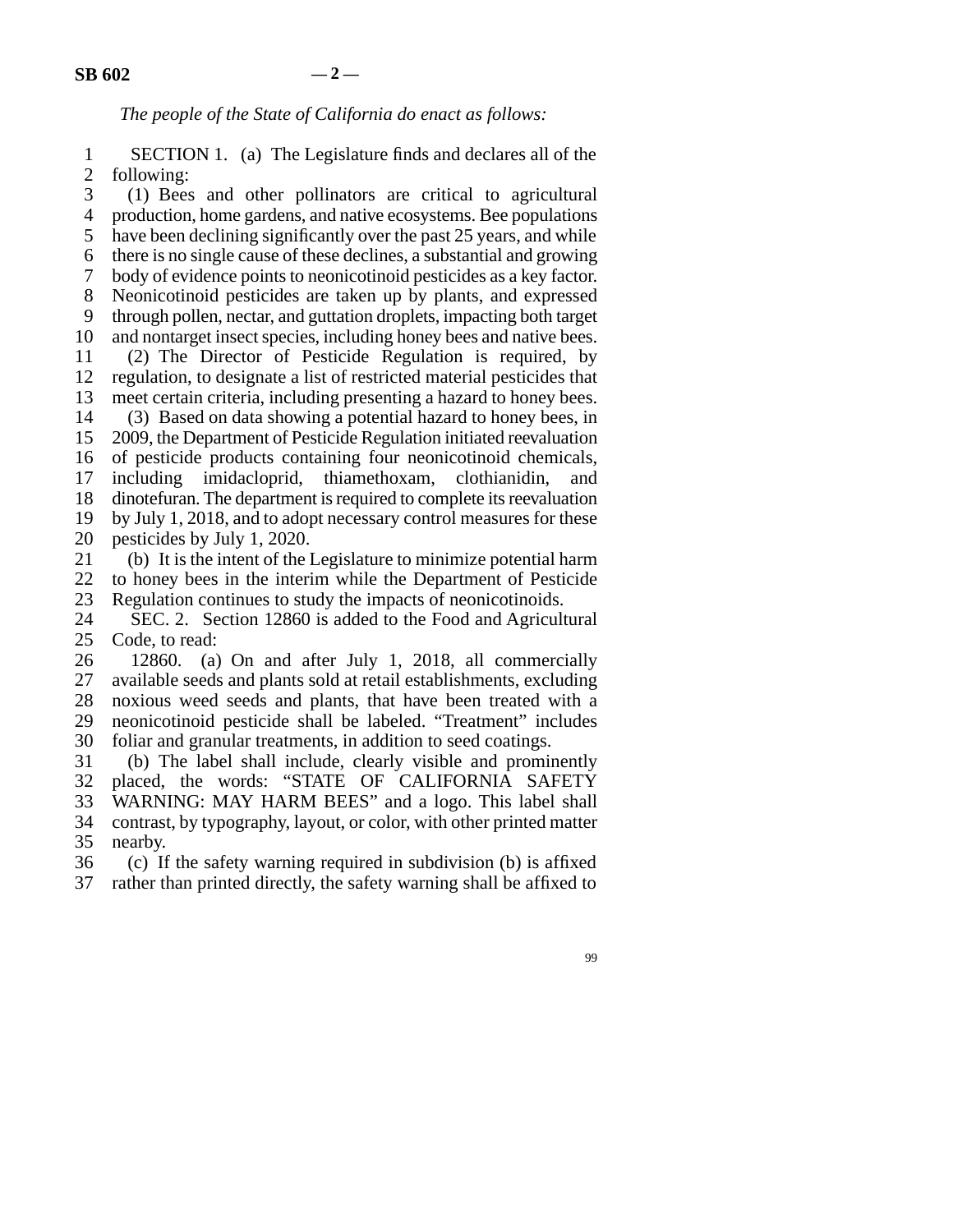line 1 the product in such a manner that it cannot be removed without a 2 thorough application of water or other solvents. 3 (d) (1) Notwithstanding any other law, a violation of this section 4 is not a crime. 5 (2) A violation of this section constitutes an unfair and unlawful 6 business act or practice under Section 17200 of the Business and line 7 Professions Code and subject to enforcement pursuant to Chapter 8 5 (commencing with Section 17200) of Part 2 of Division 7 of the 9 Business and Professions Code. 10 SEC. 3. Article 4.5 (commencing with Section 14085) is added 11 to Chapter 3 of Division 7 of the Food and Agricultural Code, to 12 read: line 13 14 Article 4.5. Neonicotinoids  $15$ 16 14085. As used in this article, "neonicotinoid" means 17 imidacloprid, nithiazine, acetamiprid, clothianidin, dinotefuran, 18 thiacloprid, thiamethoxam, or any other chemical designated by 19 the department as belonging to the neonicotinoid class of 20 chemicals. 21 14086. (a) By January 1, 2019, noncommercial use of 22 neonicotinoids shall be prohibited. 23 (b) The restrictions and requirements of this section governing 24 the use and possession of neonicotinoid pesticide do not apply to 25 the following: the following: 26 (1) Products sold or applied by veterinarians.<br>27 (2) Pet care products used to mitigate fle (2) Pet care products used to mitigate fleas, mites, ticks, 28 heartworms, or other animals that are harmful to the health of a 29 domesticated animal. 30 (3) Pet care products use to mitigate lice and bedbugs. 31 (4) Indoor pest control products used to mitigate insects indoors, 32 including ant bait. 33 (c) (1) Notwithstanding any other law, a violation of this section 34 is not a crime. 35 (2) A violation of this section constitutes an unfair and unlawful 36 business act or practice under Section 17200 of the Business and 37 Professions Code and subject to enforcement pursuant to Chapter